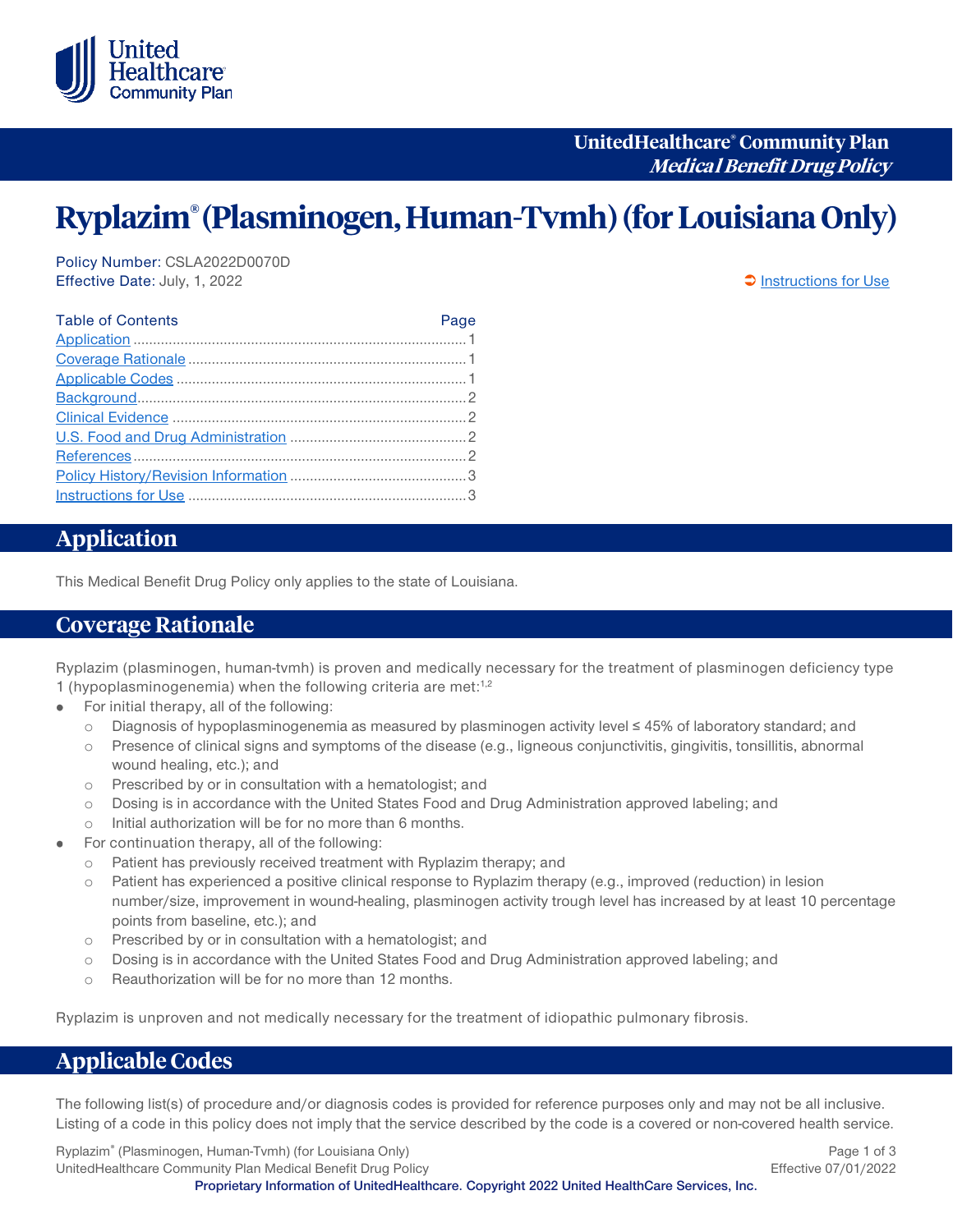Benefit coverage for health services is determined by federal, state, or contractual requirements and applicable laws that may require coverage for a specific service. The inclusion of a code does not imply any right to reimbursement or guarantee claim payment. Other Policies and Guidelines may apply.

| <b>HCPCS Code</b>     | <b>Description</b>                       |
|-----------------------|------------------------------------------|
| J2998                 | Injection, plasminogen, human-tymh, 1 mg |
|                       |                                          |
| <b>Diagnosis Code</b> | <b>Description</b>                       |
| E88.02                | Plasminogen deficiency                   |

## <span id="page-1-0"></span>**Background**

Plasminogen is a naturally occurring protein synthesized by the liver. Plasminogen is converted to plasmin, which then leads to lysis of fibrin clots in the blood and/or on cell surfaces (wound healing, angiogenesis, tissue remodeling, etc.).

Plasminogen deficiency type 1, or hypoplasminogenemia, is a rare autosomal-recessive disorder of the fibrinolytic system. Deficiency of plasminogen levels cause abnormal extravascular accumulation or growth of fibrin-rich ligneous pseudomembranous lesions on mucous membranes throughout the body. Consequently, the most common clinical manifestation of plasminogen deficiency type 1 is ligneous conjunctivitis (LC), characterized by inflamed, woody growth on the conjunctival membranes – which, if left untreated, may result in visual impairment or blindness. Replacement therapy may increase the plasma level of plasminogen, thereby allowing a temporary correction of the deficiency and reduction of extravascular fibrinous lesions.<sup>2-4</sup>

## <span id="page-1-1"></span>**Clinical Evidence**

The efficacy of plasminogen, human-tvmh in pediatric and adult patients with plasminogen deficiency type 1 was evaluated in RYPLAZIM trial 2, a single-arm, open-label clinical trial ( $n = 15$ ). Enrolled patients, aged 4 to 42 years, had a baseline plasminogen activity level between < 5% and 45% of normal, and biallelic mutations in the plasminogen (PLG) gene. All patients received plasminogen, human-tvmh at a dose of 6.6 mg/kg administered every 2 to 4 days for 28 weeks, with a primary endpoint of achieving at least an increase of individual trough plasminogen activity by an absolute 10% above baseline. Secondary endpoint was establishment of overall rate of clinical success at 48 weeks, defined by patients with visible [sites mainly located in the eyes, nose, gums, hands and feet] or measurable non-visible lesions [cervix, bronchus, colon, vagina and uterus] achieving ≥ 50% improvement in lesion number/size, or functionality impact from baseline. Authors found that 78% of external lesions and 75% of internal lesions were resolved by week 48, with no recurrent or new external or internal lesions in any patient through week 48 [\(NCT02690714\)](https://clinicaltrials.gov/ct2/show/NCT02690714).<sup>1,2</sup>

# <span id="page-1-2"></span>**U.S. Food and Drug Administration (FDA)**

This section is to be used for informational purposes only. FDA approval alone is not a basis for coverage.

Ryplazim® (plasminogen, human-tvmh) is plasma-derived human plasminogen indicated for the treatment of patients with plasminogen deficiency type 1 (hypoplasminogenemia).<sup>1</sup>

#### <span id="page-1-3"></span>**References**

- 1. Ryplazim [prescribing information]. Rockville, MD: ProMetic BioTherapeutics, Inc.; June 2021.
- 2. Shapiro AD, Nakar C, Parker JM, et al. Plasminogen replacement therapy for the treatment of children and adults with congenital plasminogen deficiency. Blood. 2018 Jan 10.